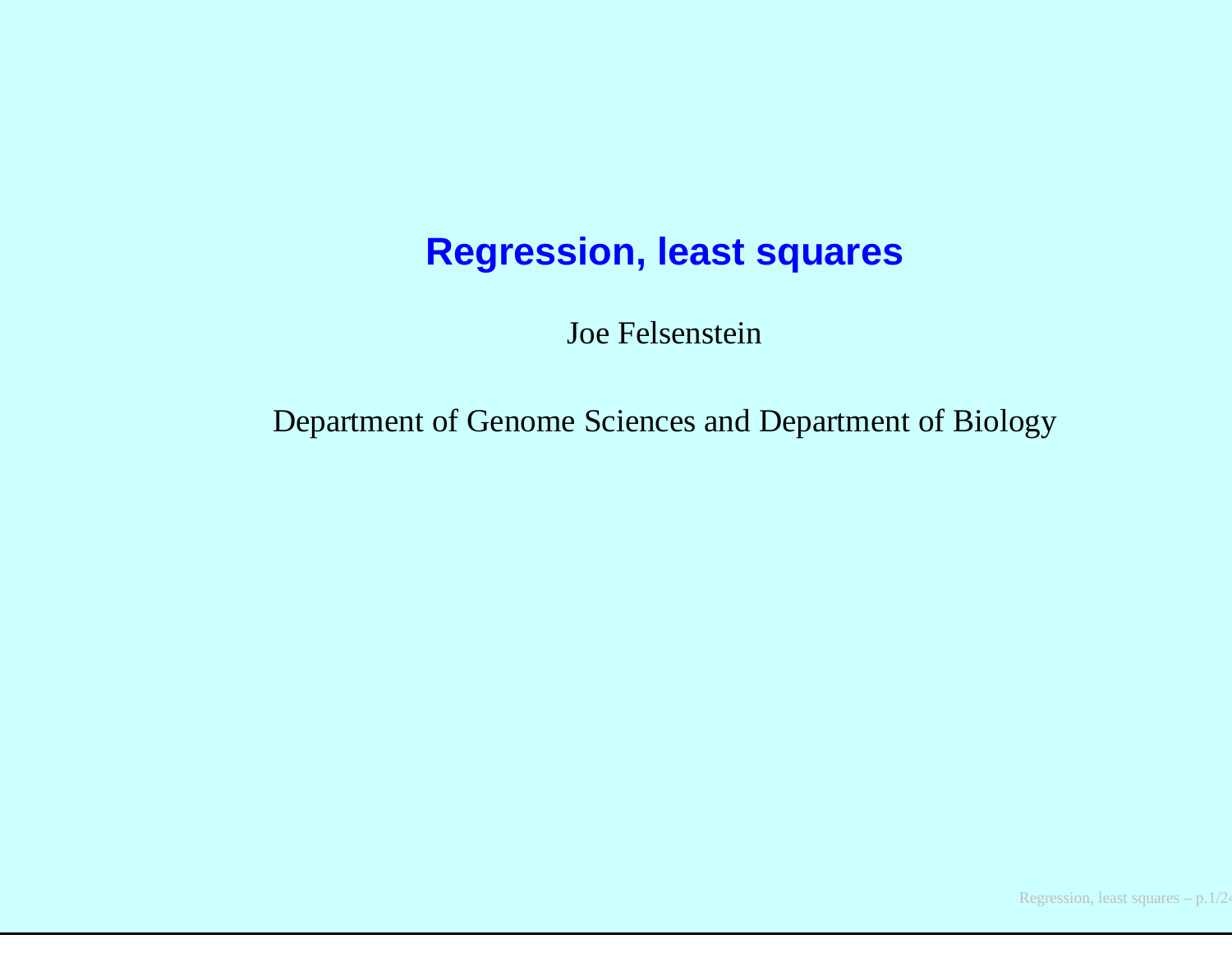## **Fitting <sup>a</sup> straight line**



Two distinct cases:

- The  $X$  values are chosen arbitrarily by you, and then  $Y$  values are measured for each measured for each.
- $\left( X,Y\right)$  pairs have a joint distribution and are sampled by you.

These are different. **We will assume the former**.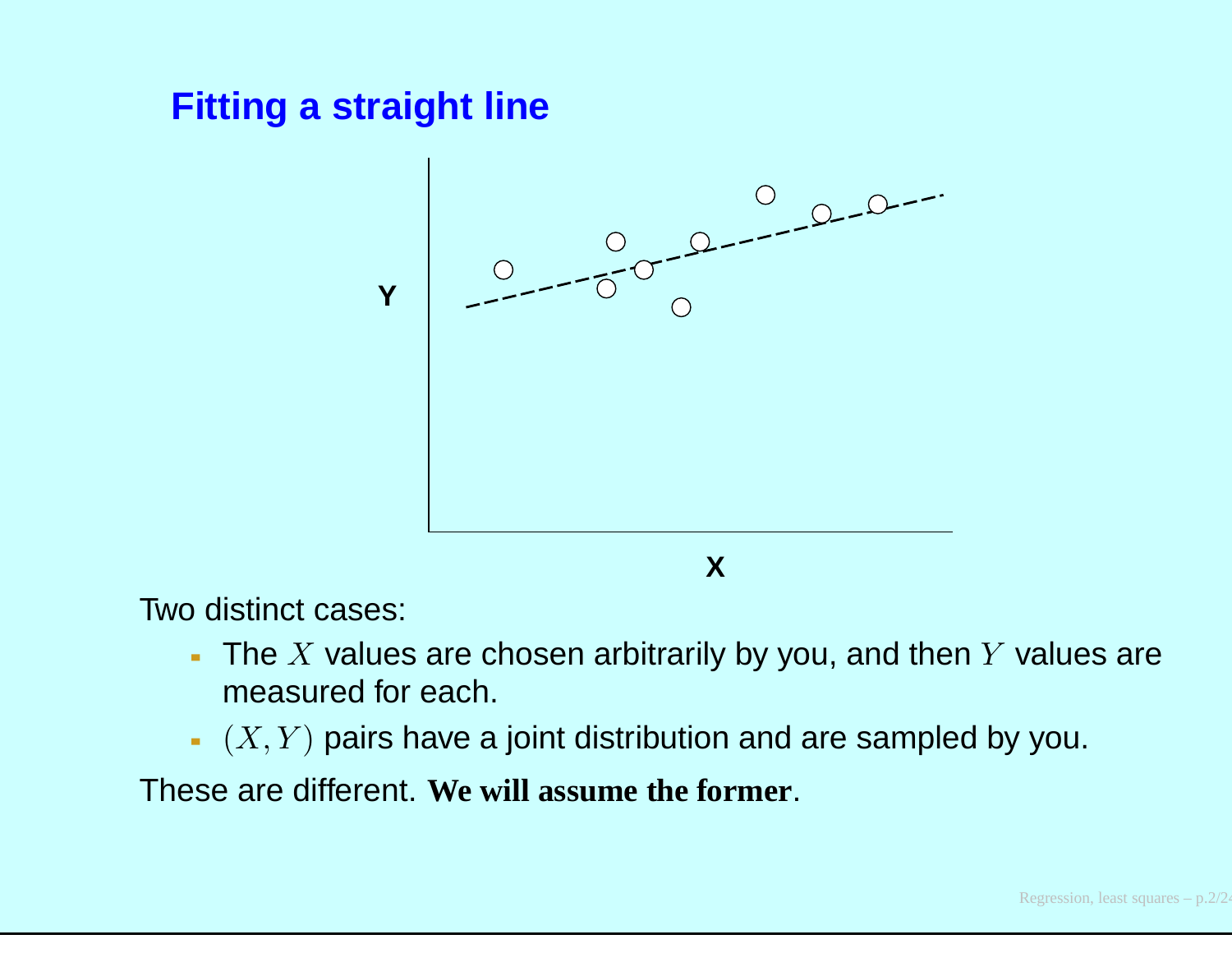

$$
Q = \sum_{i=1}^{n} (Y_i - (a + b X_i))^2
$$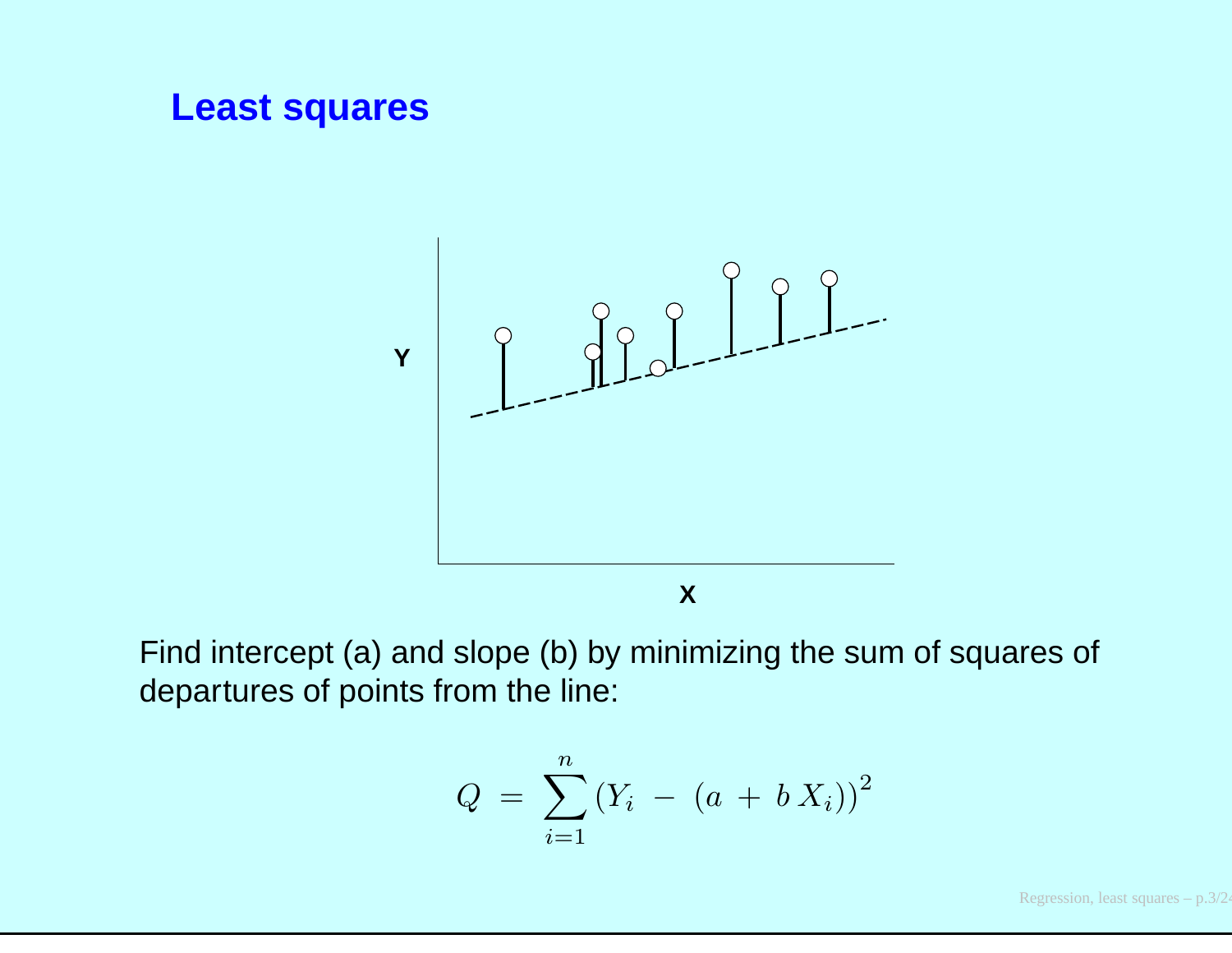

$$
Q = \sum_{i=1}^{n} (Y_i - (a + b X_i))^2
$$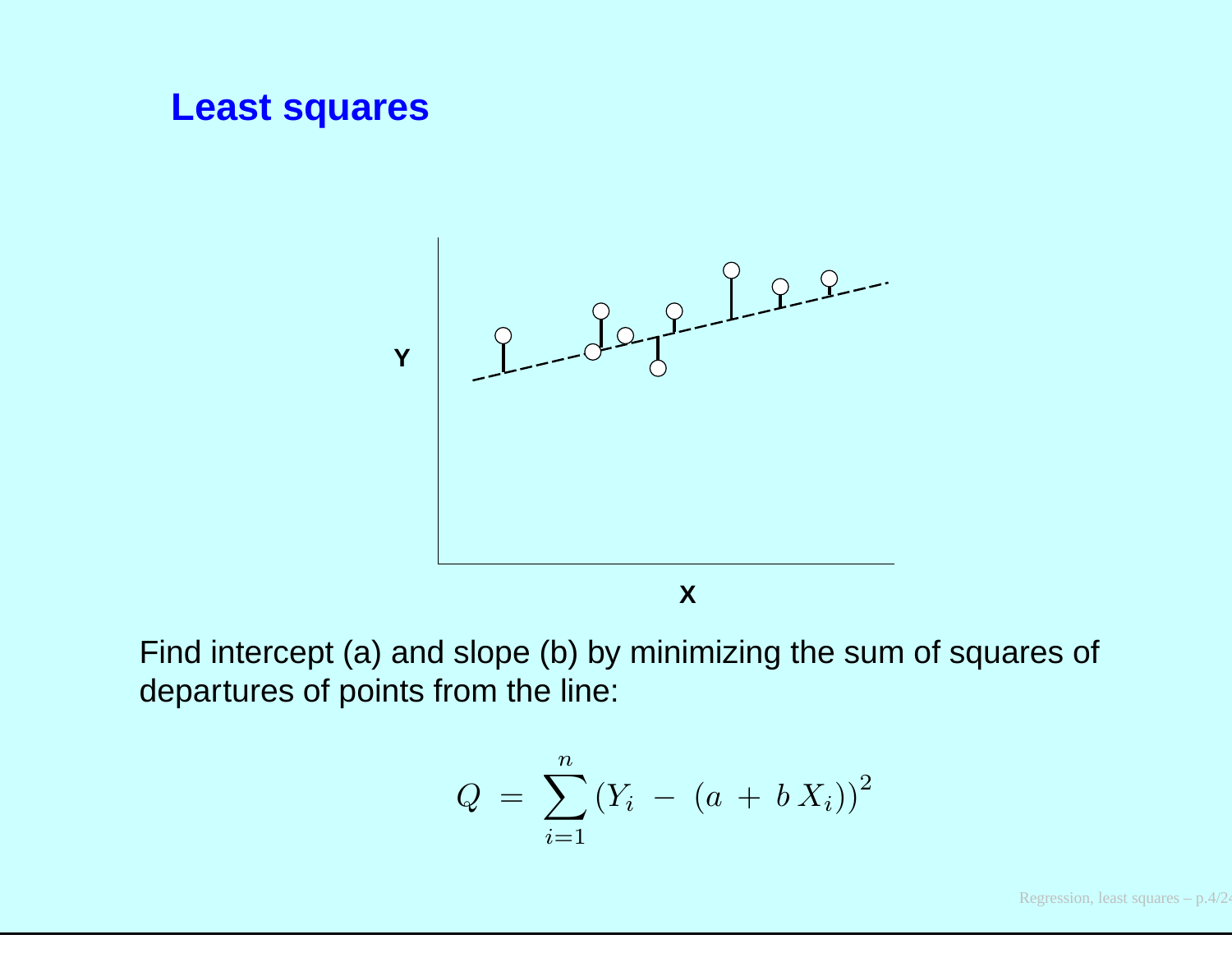

$$
Q = \sum_{i=1}^{n} (Y_i - (a + b X_i))^2
$$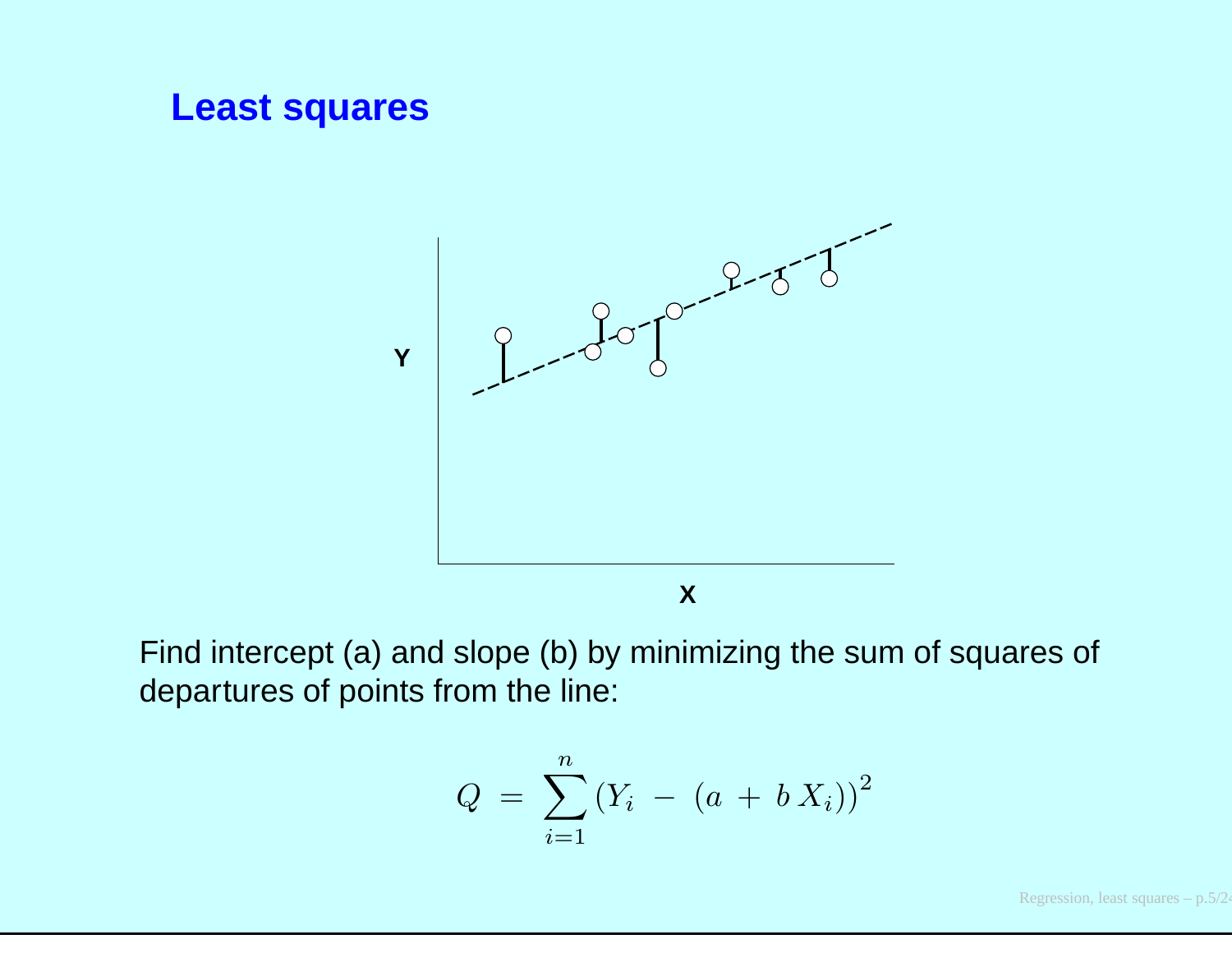

$$
Q = \sum_{i=1}^{n} (Y_i - (a + b X_i))^2
$$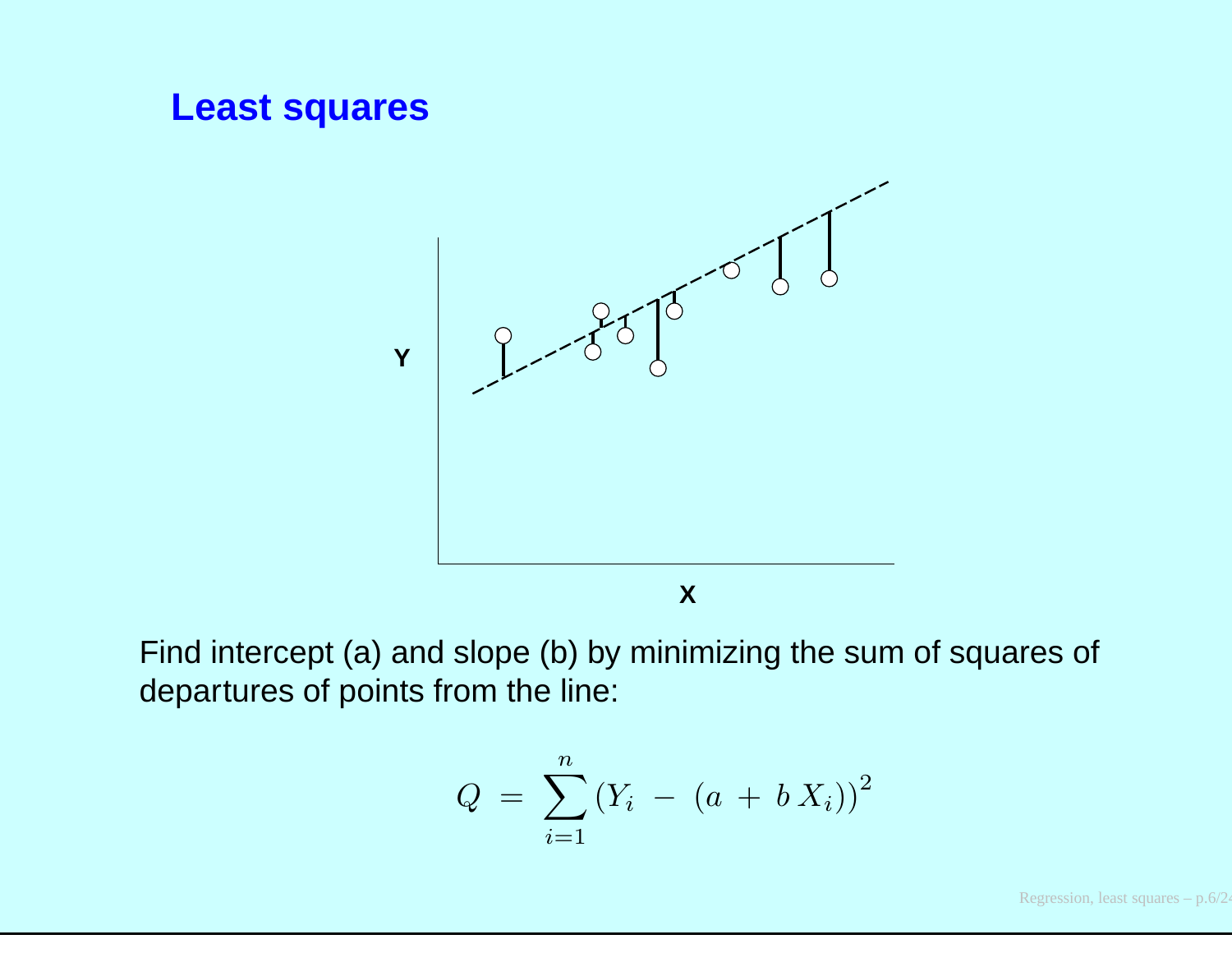### **The least squares solution**

- The line passes through the point which is the means of bothvariables:  $(\bar X, \bar Y)$
- Its slope is

$$
b_{Y.X} = \frac{\sum_{i} (Y_i - \bar{Y}) (X_i - \bar{X})}{\sum_{i} (X_i - \bar{X})^2}
$$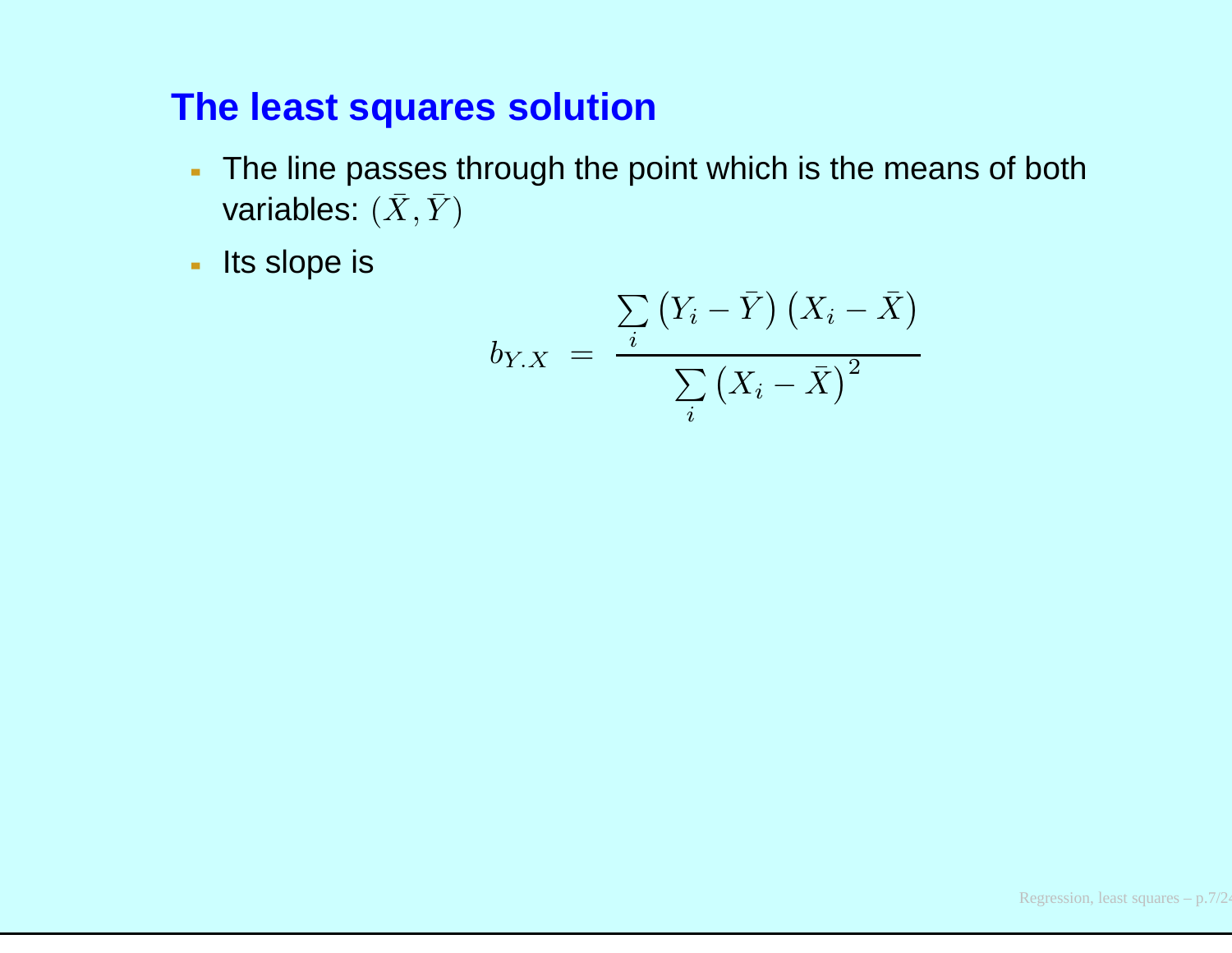## **This assumes**



- The <sup>X</sup> values are known precisely, **without error**.
- Each  $Y$  is drawn from a normal distribution whose mean is on the  $\mathsf{true}$ true line
- The standard deviations of these normal distributions are all equal.
- The residuals of the points are independent.

*How could we check these in* <sup>R</sup>*?*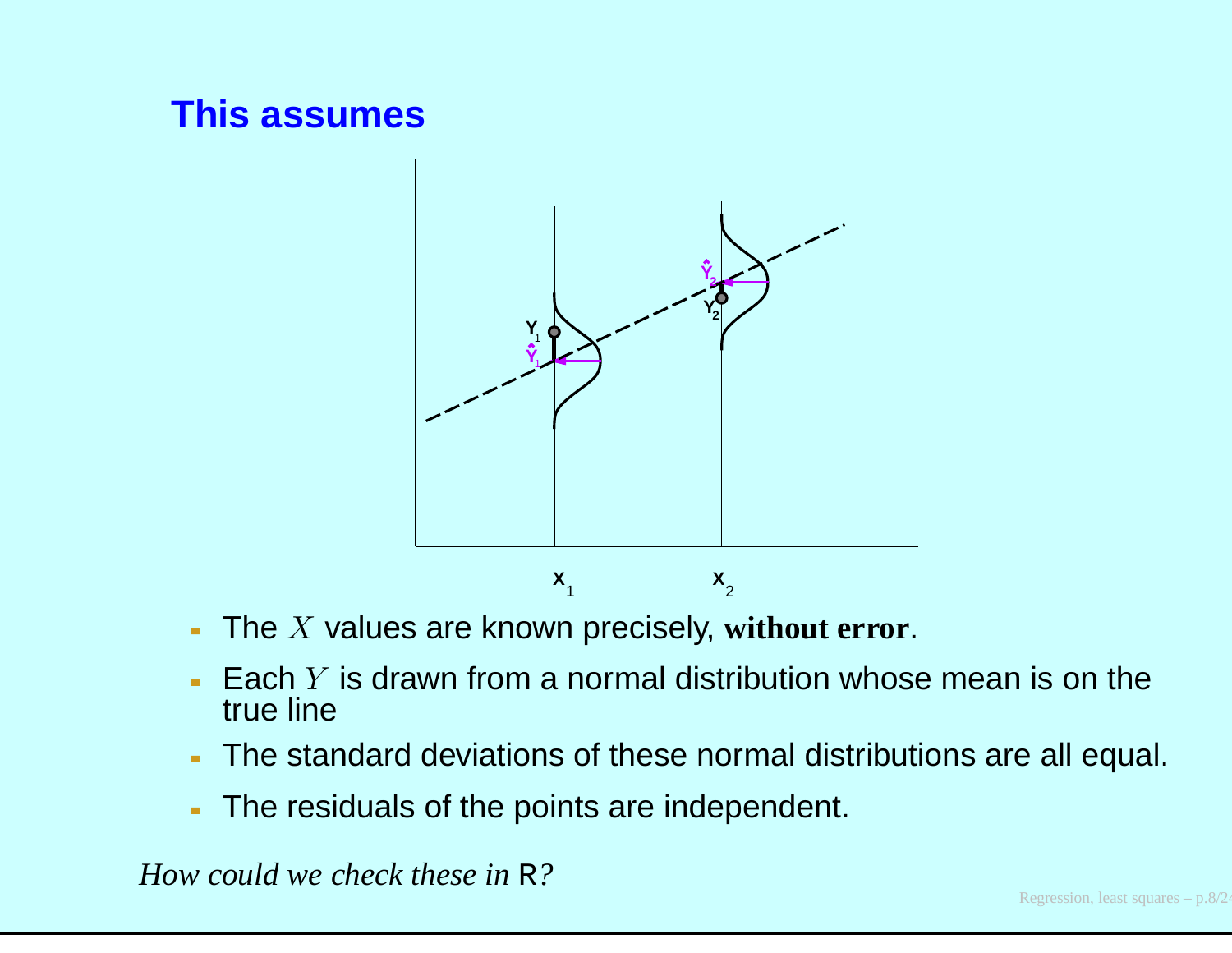### **What if variances around line are unequal?**

When standard deviations around the line are not equal, and are <sup>a</sup> knownfunction of  $X$  (up to a constant anyway), such as  $\sigma_i = X^{1/2}$ , we can cope<br>with that by hoving upoqual woights of the points  $\frac{1}{\sqrt{2}}$  $^2$ , we can cope with that by having unequal weights of the points.

If the quantities we square are the residuals, expressed as proportions of the (local) standard deviation:

$$
Q = \sum_{i} \left( \frac{Y_i - (a + b X_i)}{\sigma_i} \right)^2 = \sum_{i} \left( \frac{1}{\sigma_i^2} \right) (Y_i - (a + b X_i))^2
$$

so that the natural weight is the reciprocal of the local variance. This leadsto formulas for the slope that weight each term.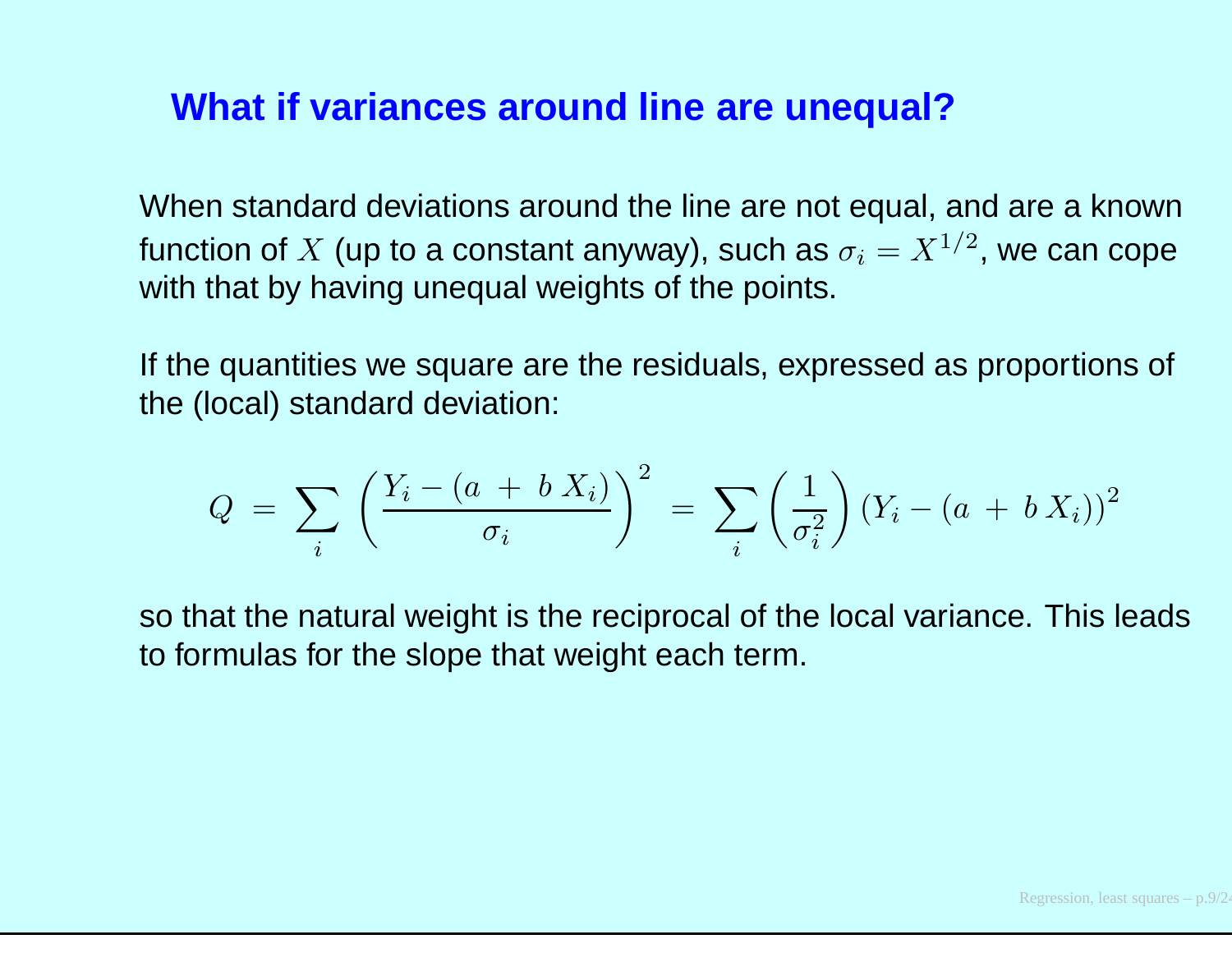### **Estimating the standard deviation around the line**

The variance  $\sigma^2$  is estimated simply by  $s^2$ , the mean square of the deviation from the estimated (unweighted) regression line. But the numberof degrees of freedom in the denominator should be  $n-2$  as both  $a$  and  $b$ are being estimated from these data.

$$
s^{2} = \frac{\sum_{i} (Y_{i} - (a + b X_{i}))^{2}}{n - 2}
$$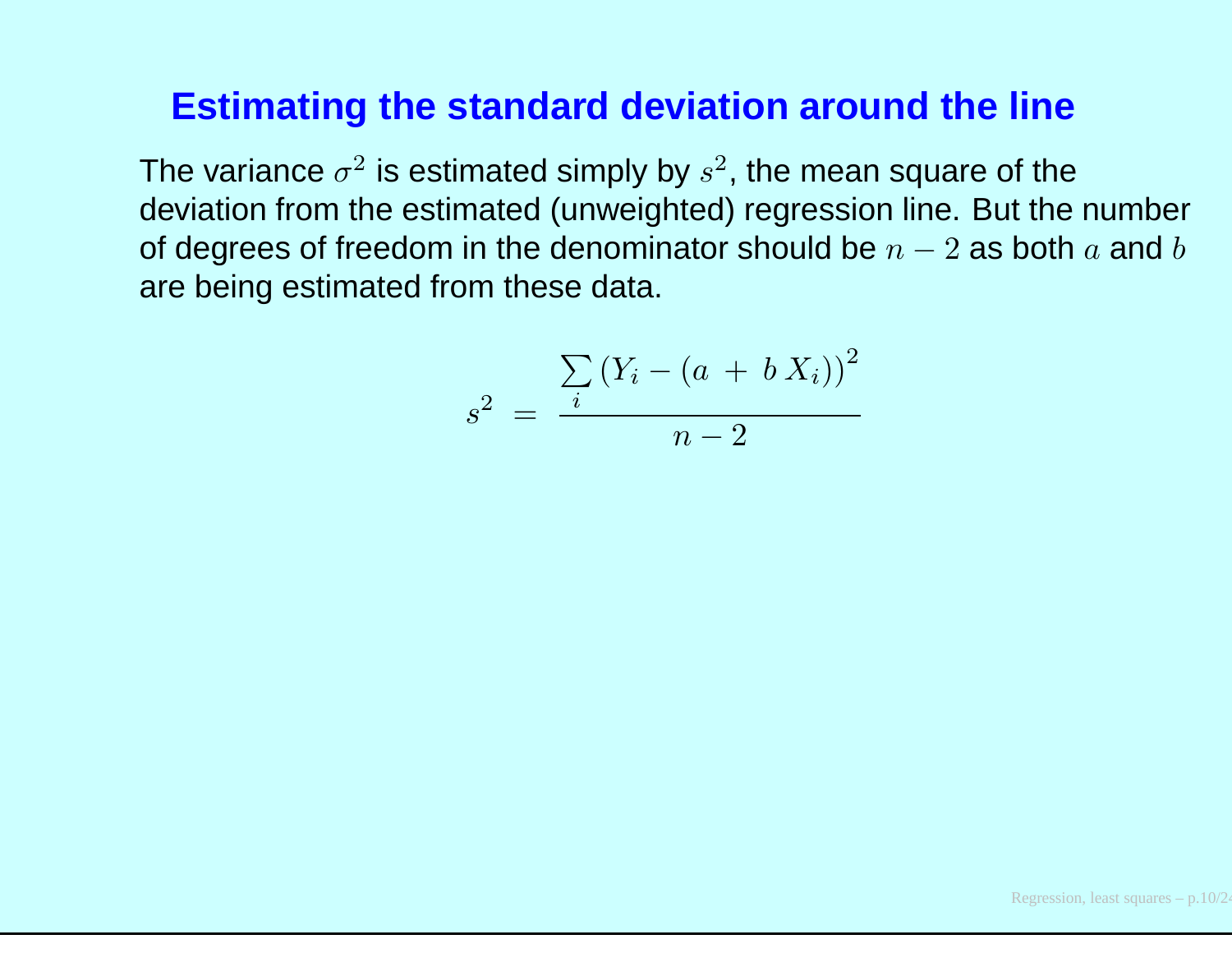# **How to do it in R**

 You can fit <sup>a</sup> least-squares regression using the function $mm$  <- lsfit(X,Y) where x and y are vectors of the same length, so the points we fit are  $(X[1], Y[1]), (X[2], Y[2]), \ldots$ 

The coefficients of the fit are then given bymm\$coef

The residuals aremm\$residuals

and to print out the tests for zero slope just dols.print(mm)and you will get something like this:

```
Residual Standard Error=12.1645
R-Square=0.1451
F-statistic (df=1, 15)=2.5468
p-value=0.1314
```

|           | Estimate Std.Err t-value $Pr(>\vert t \vert)$ |                              |                              |
|-----------|-----------------------------------------------|------------------------------|------------------------------|
| Intercept |                                               |                              | 51.6283 7.9637 6.4829 0.0000 |
| X         |                                               | $-0.3031$ $0.1900$ $-1.5959$ | 0.1314                       |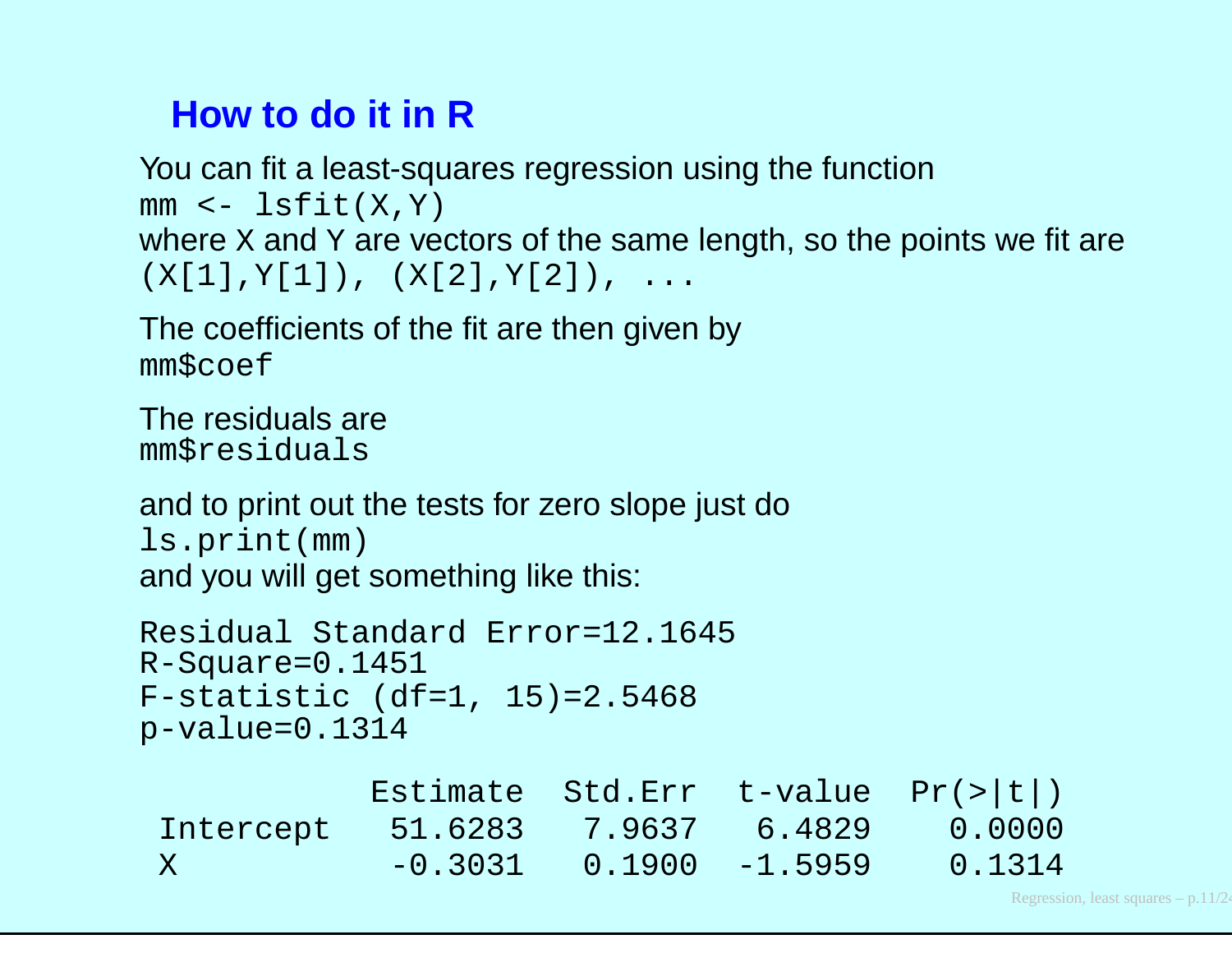### **Plotting residuals can be important**



X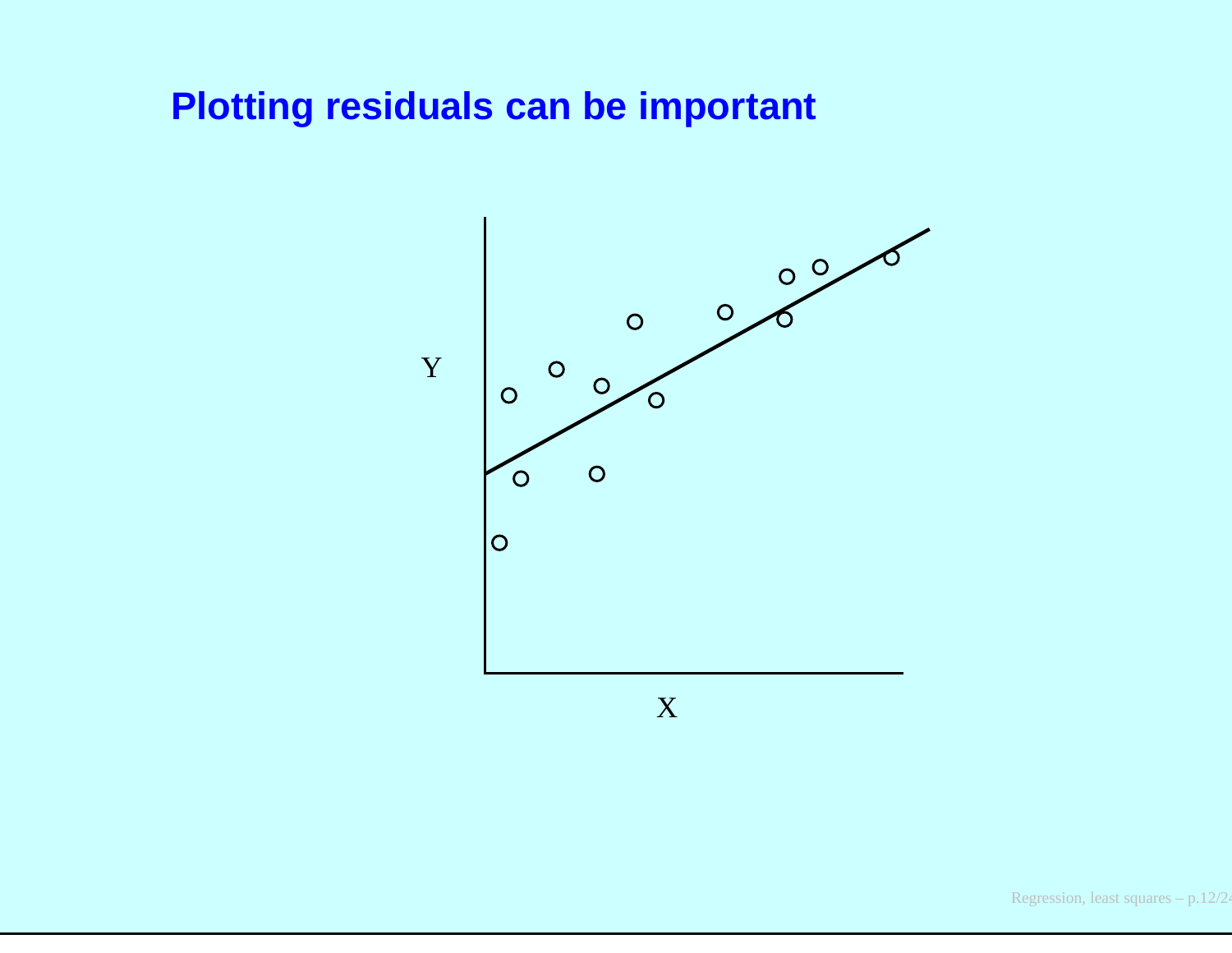### **Plotting residuals can be important**



X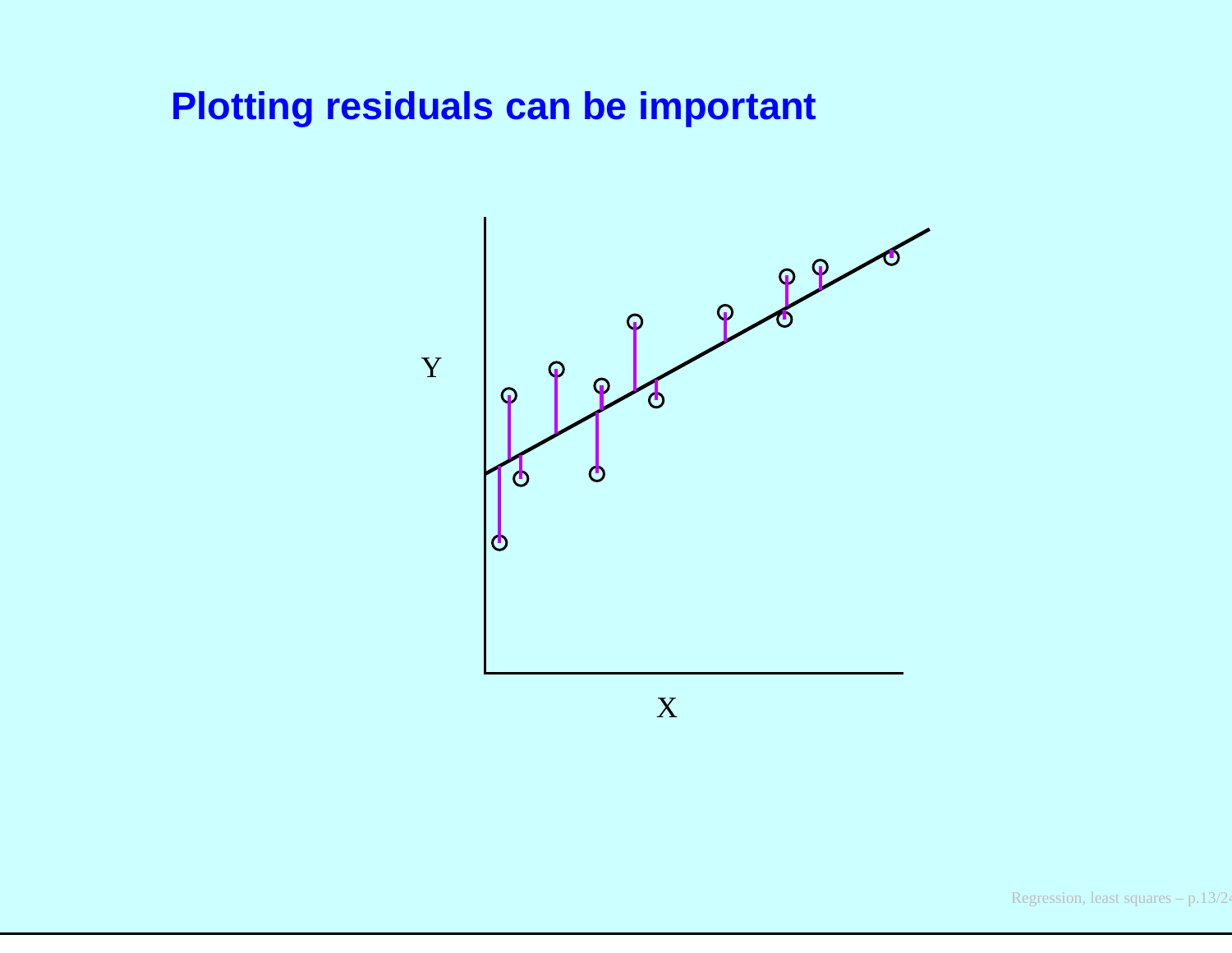#### **Plotting residuals can be important**



In this case, there is some sign that variances around the line are not thesame for all values of X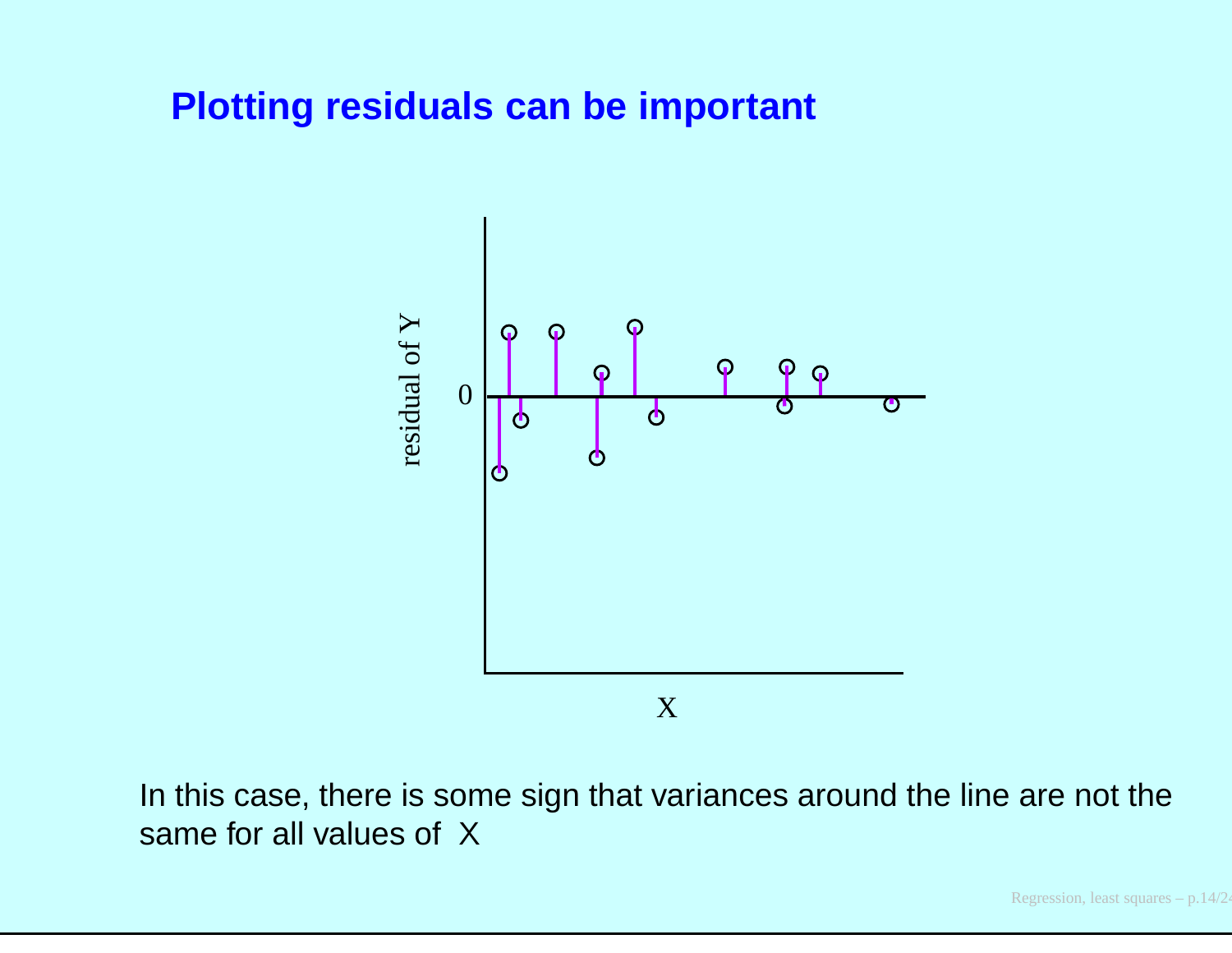### **Plotting residuals can be important, part 2**



In this case, the relationship may not be <sup>a</sup> straight line.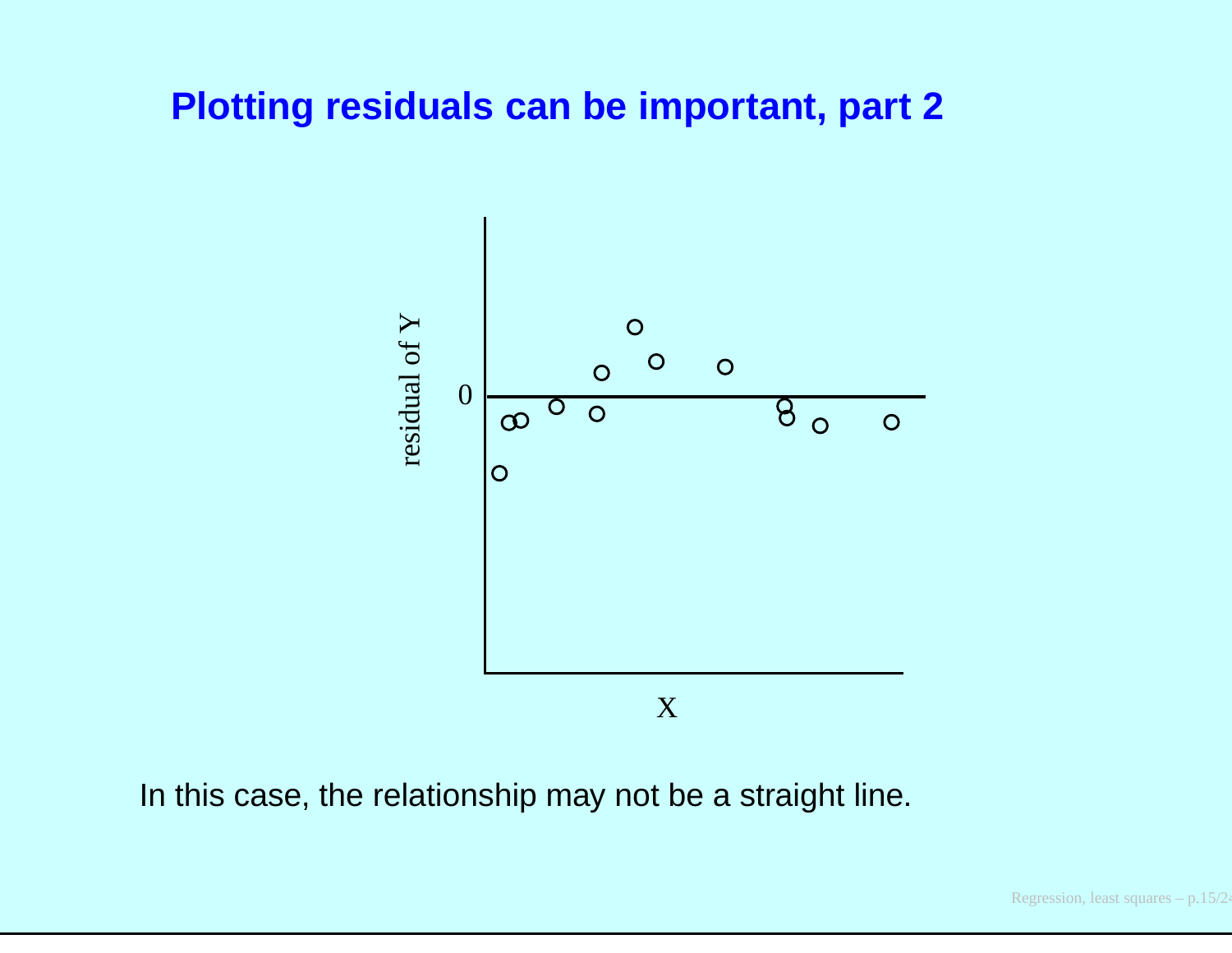#### **Plotting residuals can be important, part 3**



In this case, there is some indication that the residuals are correlated.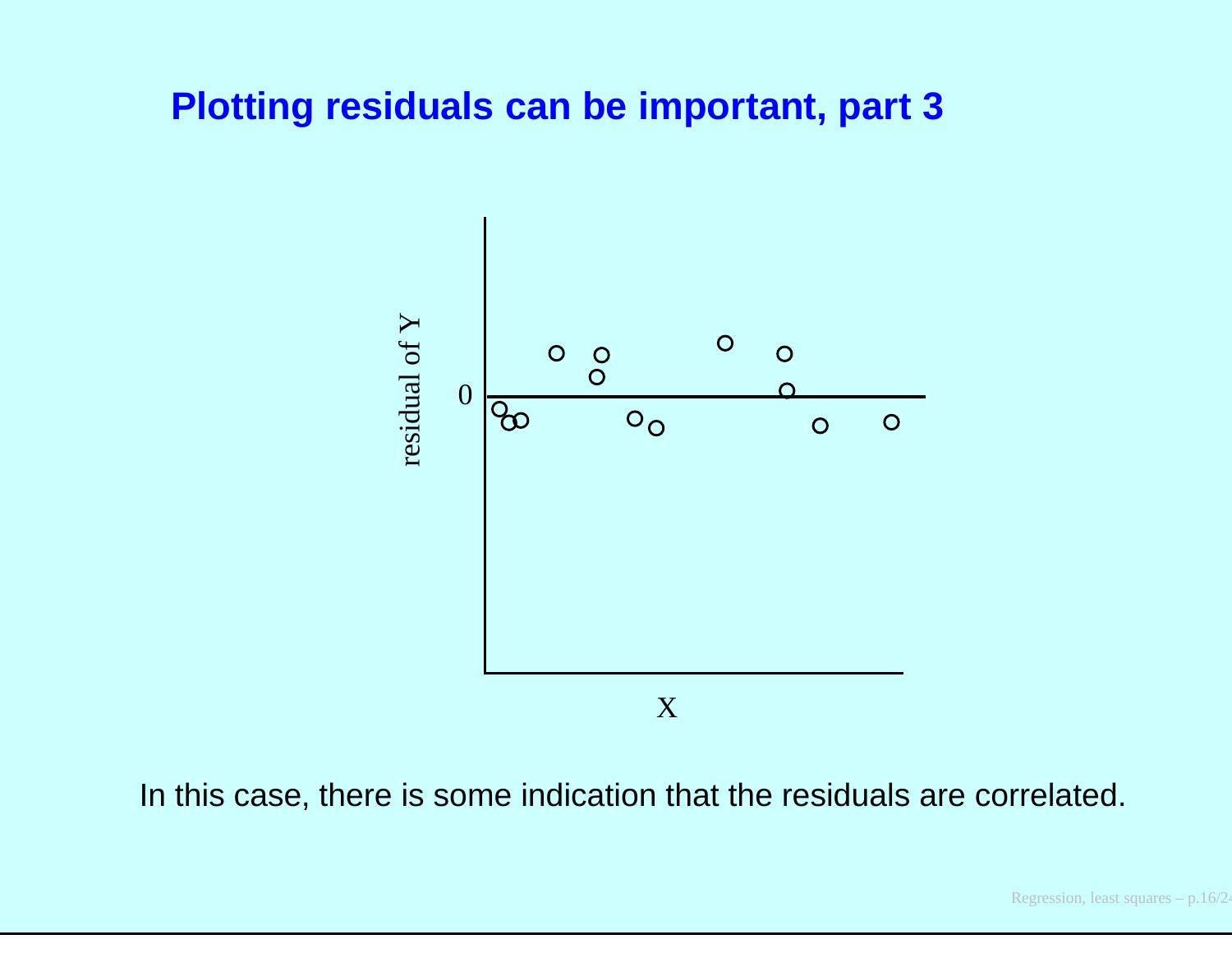### **Putting confidence limits on the slope**

We often want confidence limits on the slope, and to do tests of hypotheses such as that the slope is zero.

The departure of the estimate  $b_{y \ldotp X}$  from its true value  $\beta$  can be shown to<br>be distributed as be distributed as

$$
b_{Y.X} - \beta = \frac{t_{n-2} \, s}{\sqrt{\sum_{i} \left(X_i - \bar{X}\right)^2}}
$$

where  $t_{n-2}$ By plugging in the upper and lower (say) 2.5% points of the  $t$ -distribution  $_2$  is drawn from a  $t$ -distribution with  $n-2$  degrees of freedom. we can get the confidence limits from this, and test hypotheses such asthat  $\beta = 0$ .

Note that the denominator of the right-hand side implies the sensible point that choosing  $X$ 's that are far apart helps.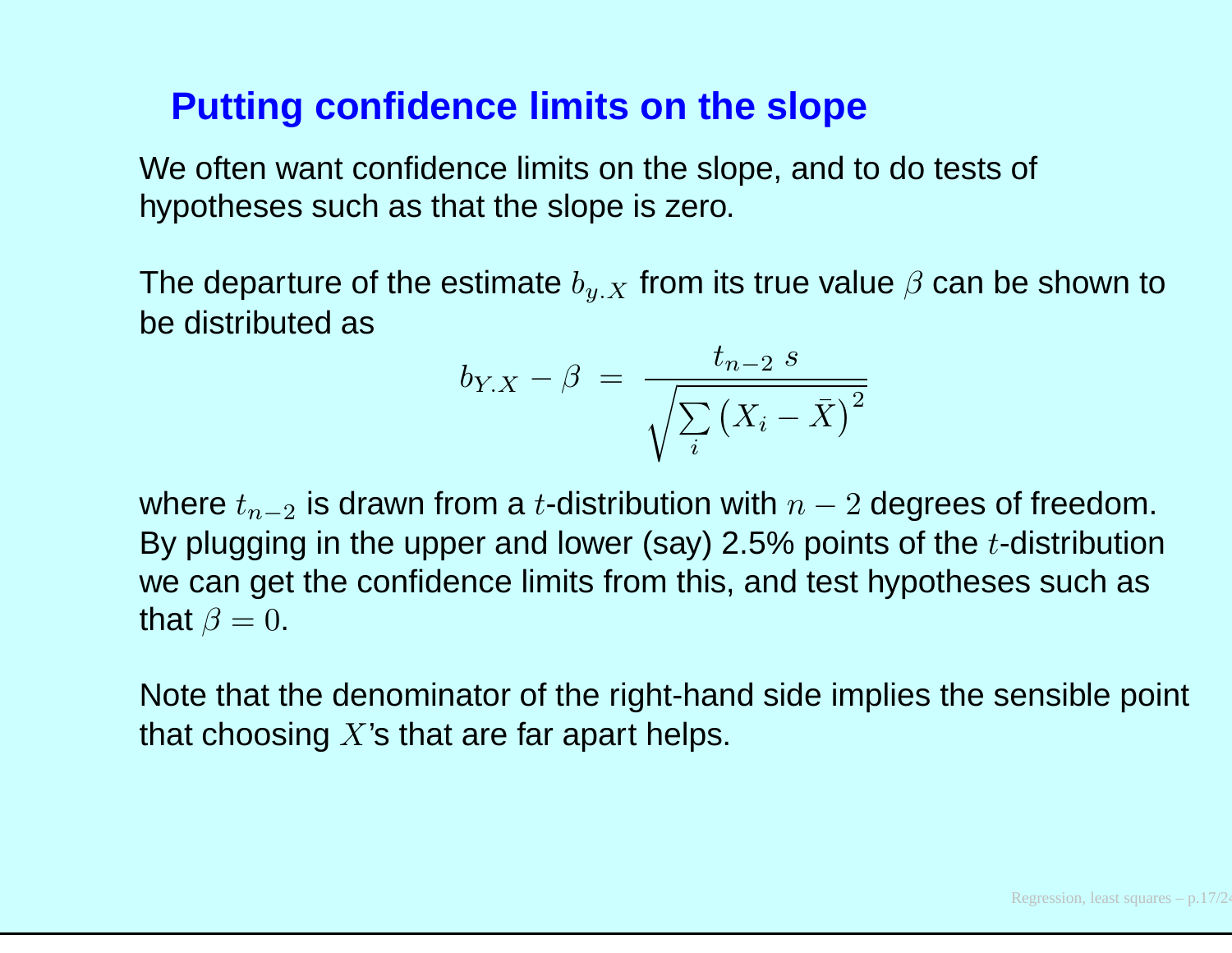## **Confidence interval on the line, new points**

You can also use the same machinery (in ways not shown here) to put confidence limits on where the line is at any given  $X$  (dark curve below)<br>and confidence limits on what a new data point  $V$  will be at that point and confidence limits on what a new data point  $Y$  will be at that point (wider lighter curves). These are hyperbolas. Note the increasinguncertainty as you extrapolate.

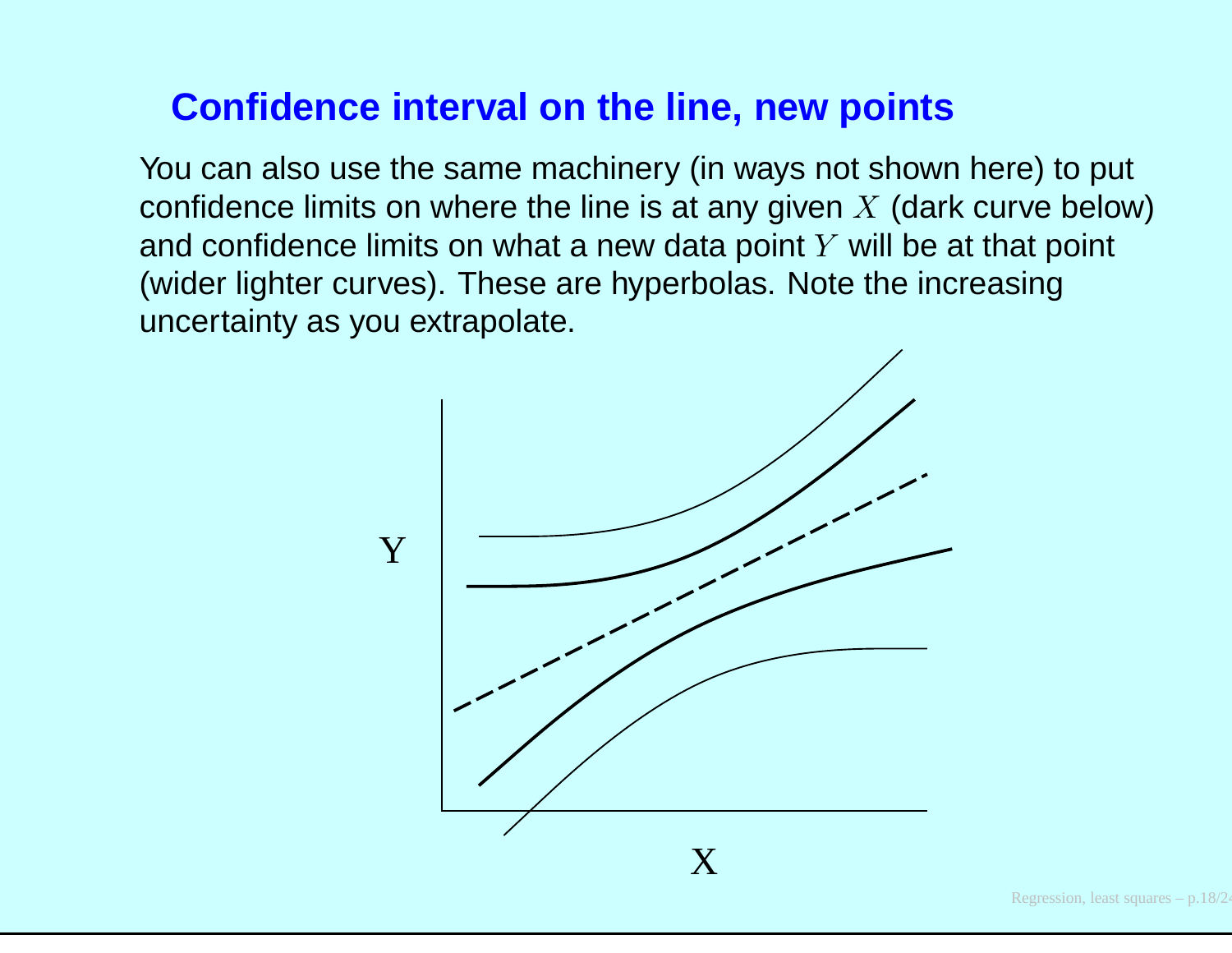## **Regression through the origin**

If the regression line must pass through  $(0,0),$  this just means that we replace  $\bar{X}$  and  $\bar{Y}$  by zero. The result is that the slope is simply

$$
b_{Y.X} = \frac{\sum_{i} Y_i X_i}{\sum_{i} X_i^2}
$$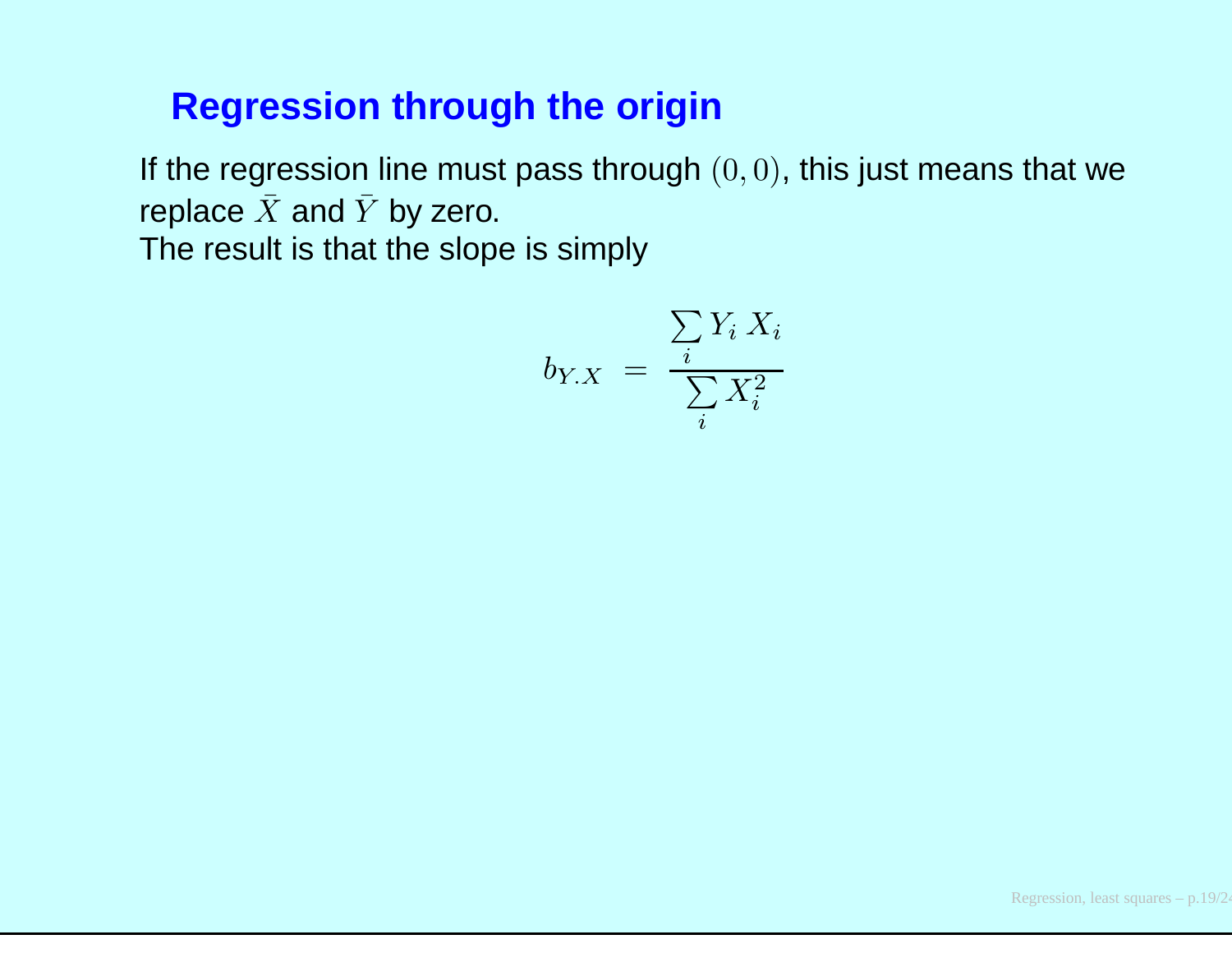# **Multiple regression**

One can do linear regression with more than one <sup>X</sup> variable:

$$
Y = \beta_0 + \beta_1 X_1 + \beta_2 X_2 + \varepsilon
$$
\n
$$
Y
$$
\n
$$
\left.\begin{array}{c}\nY \\
\text{slope} = \beta_1 \\
\text{slope} = \beta_2\n\end{array}\right\}
$$
\n
$$
Q
$$
\n
$$
Q
$$
\n
$$
Q
$$
\n
$$
Q
$$
\n
$$
Q
$$
\n
$$
Q
$$
\n
$$
Q
$$
\n
$$
Q
$$
\n
$$
Q
$$
\n
$$
Q
$$
\n
$$
Q
$$
\n
$$
Q
$$
\n
$$
X_1
$$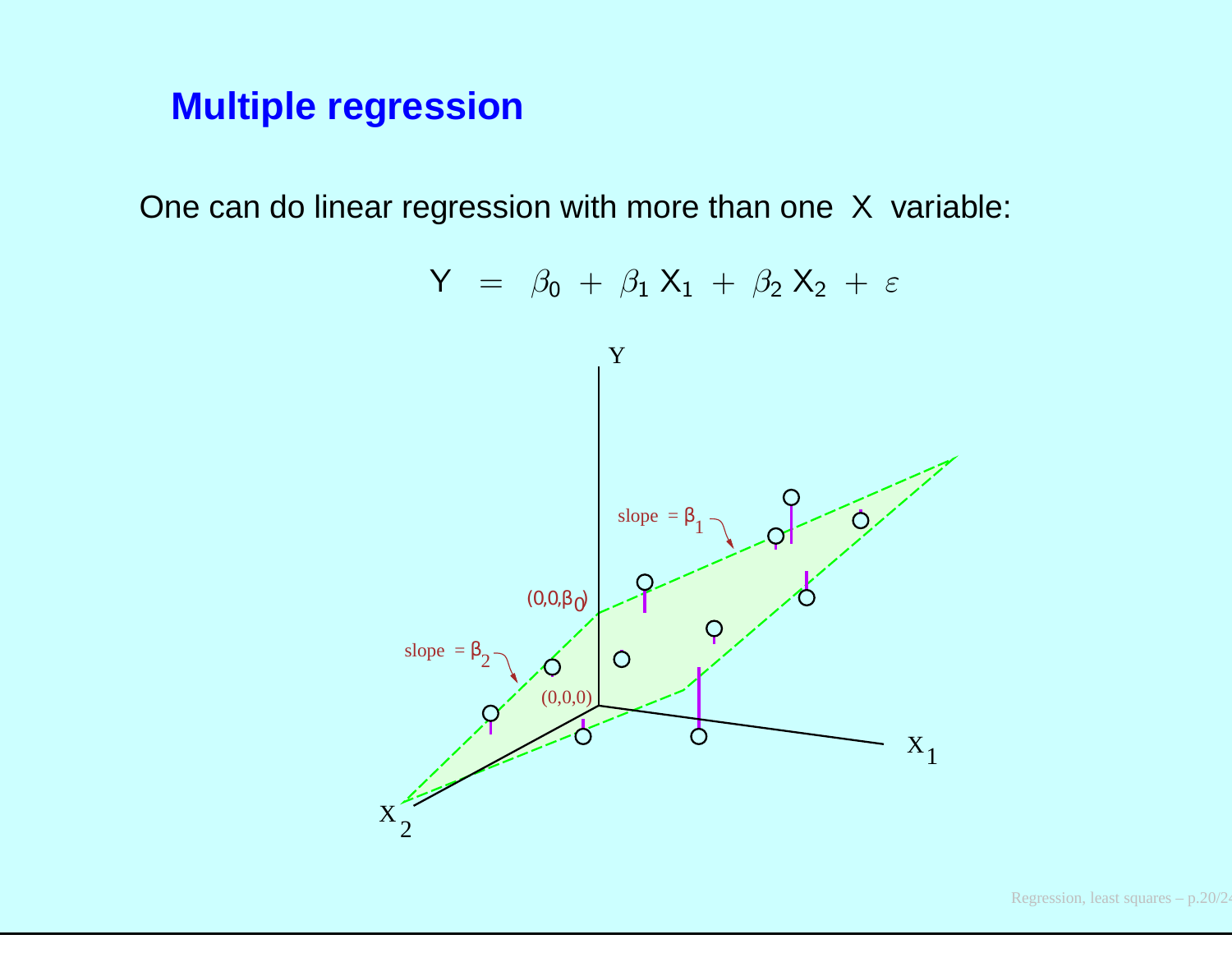#### **Least squares fit for multiple regression**

The fit for multiple regression is <sup>a</sup> least squares fit, to minimize the sum of squared errors of prediction of Y

$$
Q = \sum_{i} (Y_i - (\beta_0 + \beta_1 X_1 + \beta_2 X_2))^2
$$

There are weighted versions of this too, when the error variance isdifferent for different values of  $X_1$  and  $X_2$ 

When we solve for the  $\beta_i$  by differentiating Q and equating the<br>derivatives to zero, we get derivatives to zero, we get ..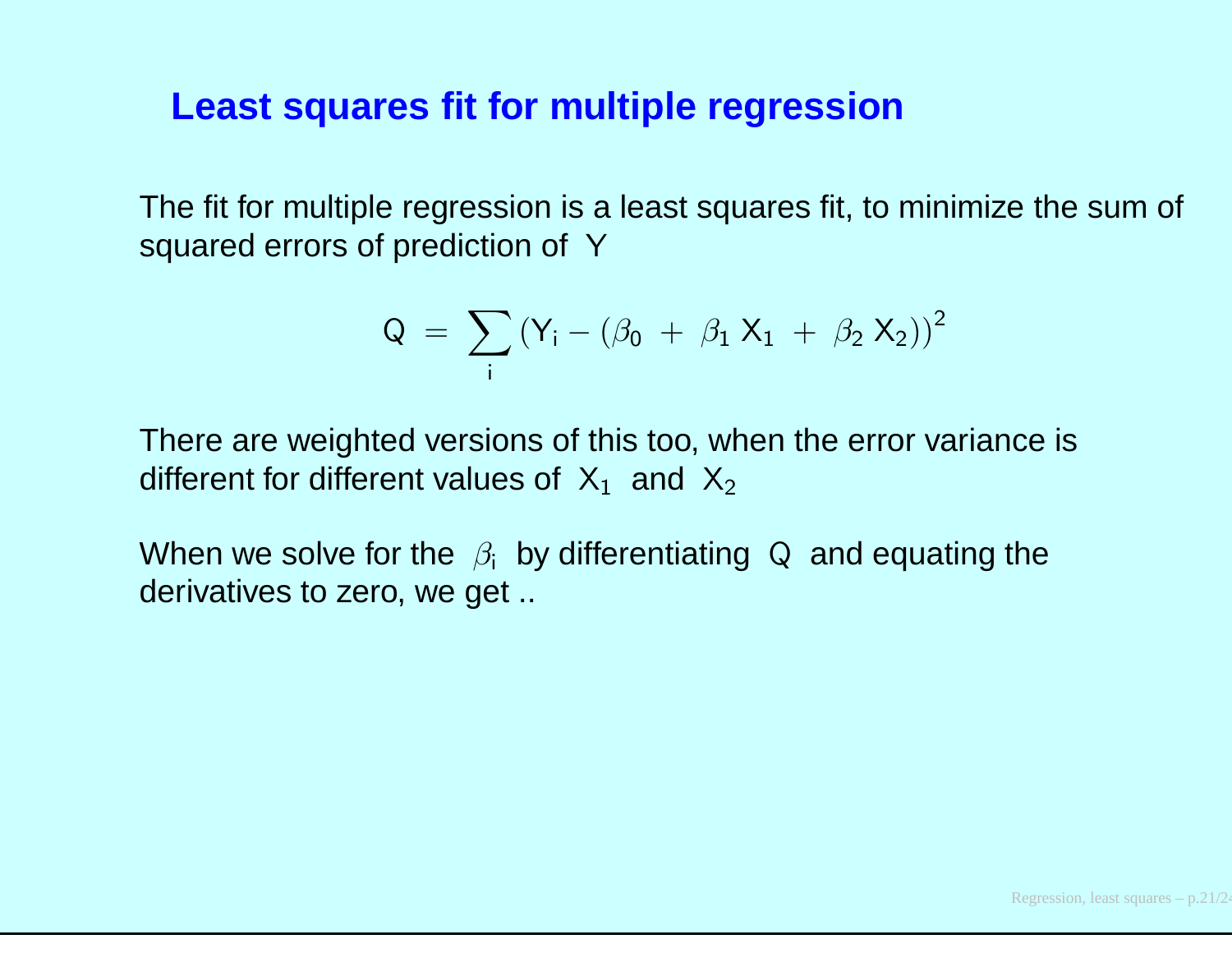### **The equations for multiple regression**

You can do regression with one  $Y$  and multiple different  $X$  variables. This mest easily deno with metriose (earn) most easily done with matrices (sorry).

$$
\begin{bmatrix} Y_1 \\ Y_2 \\ \vdots \\ Y_n \end{bmatrix} = \begin{bmatrix} 1 & X_{11} & X_{12} & X_{13} \\ 1 & X_{21} & X_{22} & X_{23} \\ \vdots & \vdots & \vdots \\ 1 & X_{n1} & X_{n2} & X_{n3} \end{bmatrix} \begin{bmatrix} \beta_0 \\ \beta_1 \\ \beta_2 \\ \beta_3 \end{bmatrix} + \text{errors}
$$

or, in matrix notation

$$
\mathbf{Y}~=~\mathbf{X}\boldsymbol{\beta}+\boldsymbol{\varepsilon}
$$

which can be shown to lead to the estimate of the regression coefficients

$$
\hat{\boldsymbol{\beta}}~=~\left(\mathbf{X}^t\mathbf{X}\right)^{-1}\left(\mathbf{X}^t\mathbf{Y}\right)
$$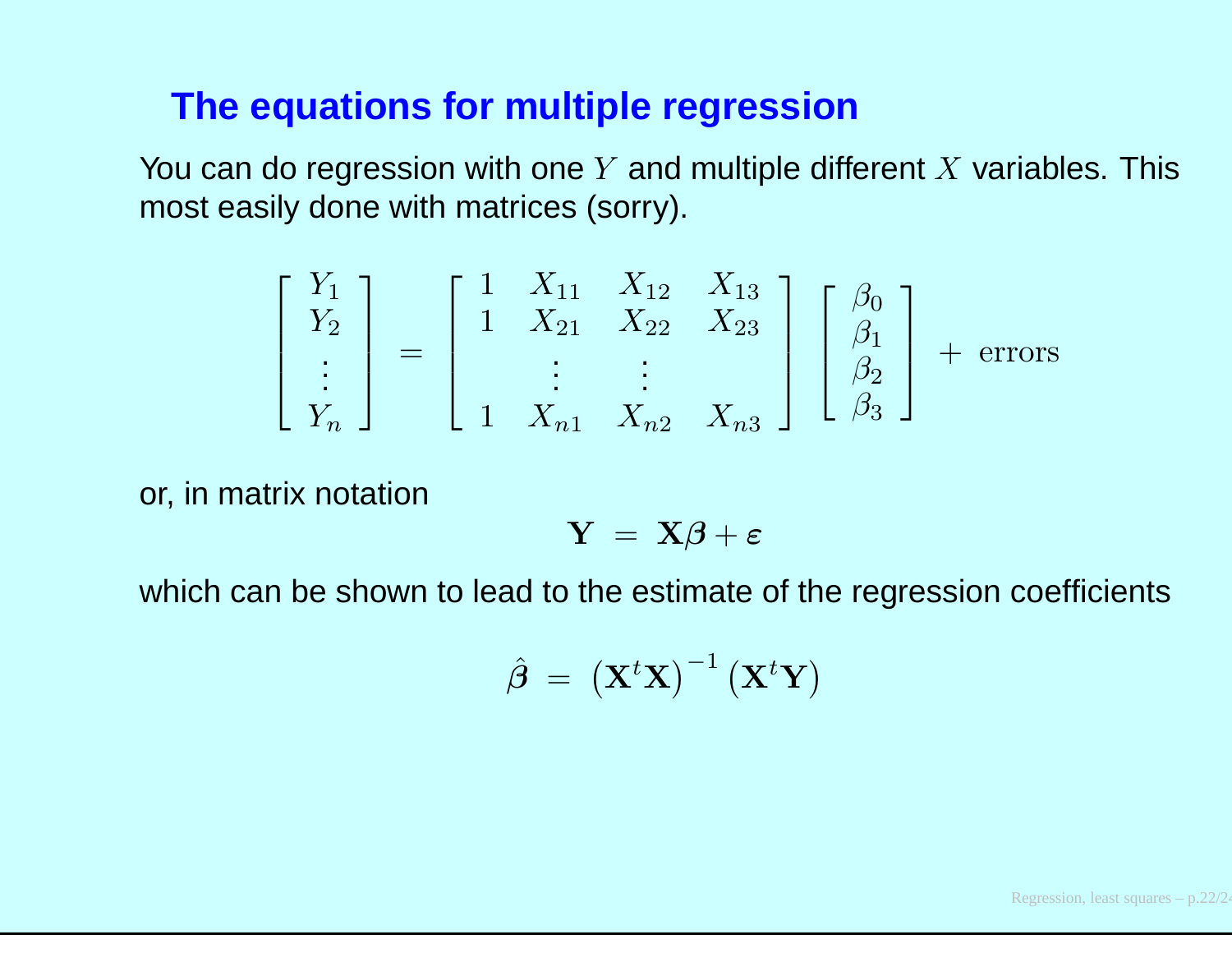## **Fitting <sup>a</sup> (multivariate) linear model**

In R there is <sup>a</sup> function lm that uses <sup>a</sup> formula, leaving out the coefficients and with an implied intercept. So to fit

$$
Y = \beta_0 + \beta_1 X_1 + \beta_2 X_2 + \varepsilon
$$

You simply have vectors X1 and X2, and leaving out the term for the intercept and the coefficients, just do:

```
> lm(Y
∼ X1+X2)
Call:lm(formula = Y \sim XI + X2)Coefficients:(Intercept) X1 X2
  35.60689 0.77367 -0.01474
```